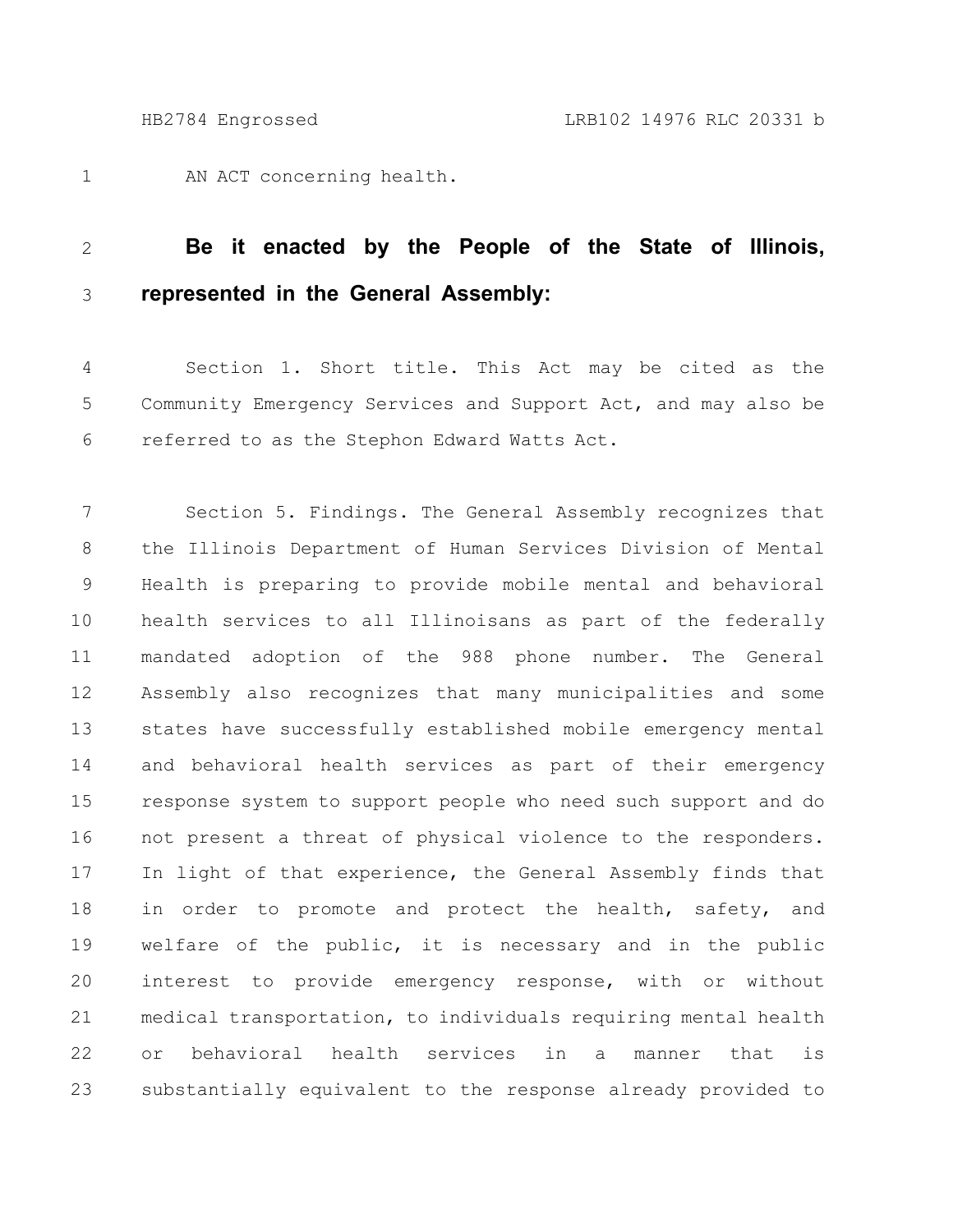HB2784 Engrossed - 2 - LRB102 14976 RLC 20331 b

individuals who require emergency physical health care. 1

Section 10. Applicability; home rule. This Act applies to every unit of local government that provides or coordinates ambulance or similar emergency medical response or transportation services for individuals with emergency medical needs. A home rule unit may not respond to or provide services for a mental or behavioral health emergency, or create a transportation plan or other regulation, relating to the provision of mental or behavioral health services in a manner inconsistent with this Act. This Act is a limitation under subsection (i) of Section 6 of Article VII of the Illinois Constitution on the concurrent exercise by home rule units of powers and functions exercised by the State. 2 3 4 5 6 7 8 9 10 11 12 13

Section 15. Definitions. As used in this Act: 14

"Emergency" means an emergent circumstance caused by a health condition, regardless of whether it is perceived as physical, mental, or behavioral in nature, for which an individual may require prompt care, support, or assessment at the individual's location. 15 16 17 18 19

"Mental or behavioral health" means any health condition involving changes in thinking, emotion, or behavior, and that the medical community treats as distinct from physical health care. 20 21 22 23

24

"Physical health" means a health condition that the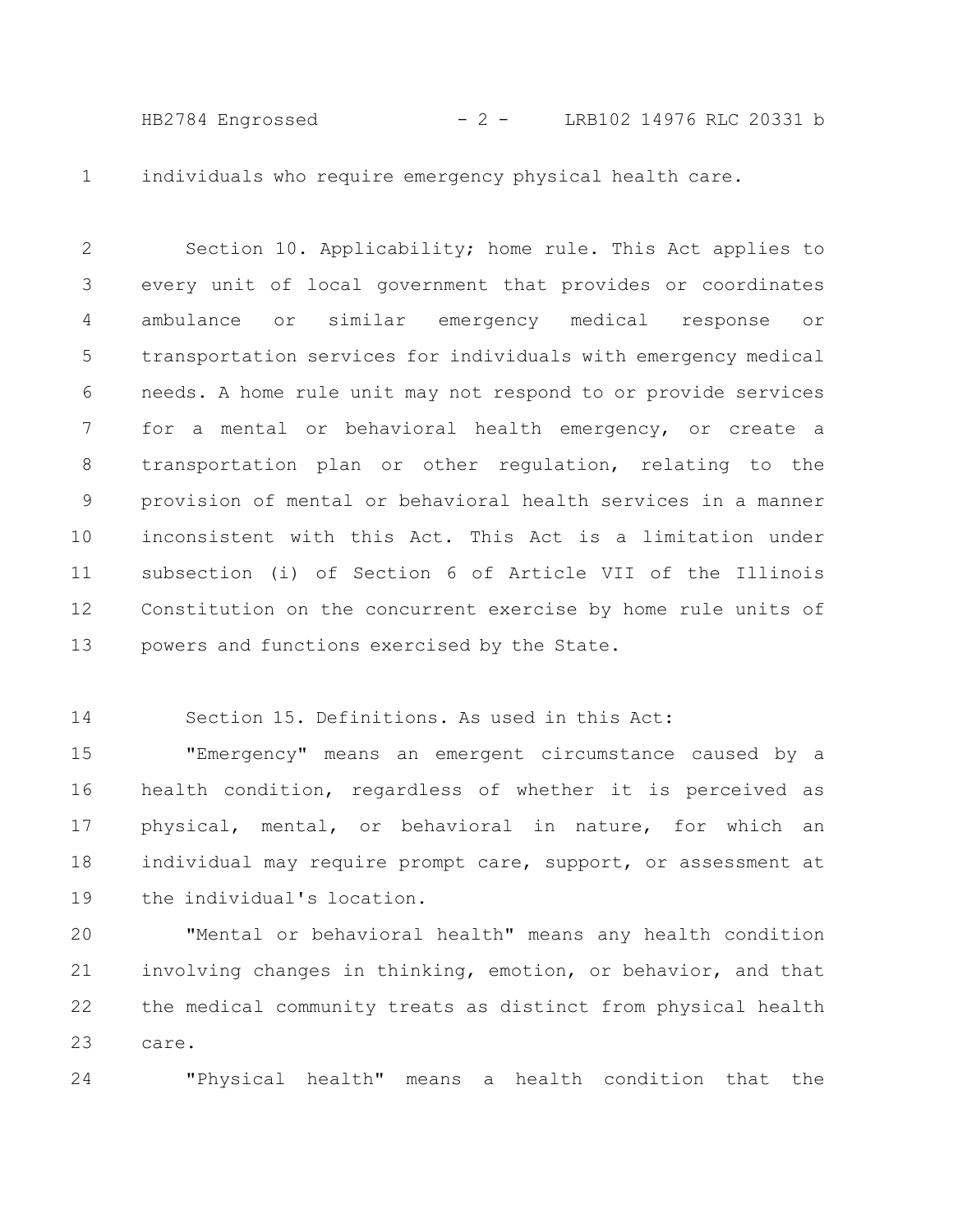HB2784 Engrossed - 3 - LRB102 14976 RLC 20331 b

medical community treats as distinct from mental or behavioral health care. 1 2

"Community services" and "community-based mental or behavioral health services" may include both public and private settings. 3 4 5

"Treatment relationship" means an active association with a mental or behavioral care provider able to respond in an appropriate amount of time to requests for care. 6 7 8

"Responder" means any person engaging with a member of the public to provide the mobile mental and behavioral service established in conjunction with the Division of Mental Health establishing the 988 emergency number. 9 10 11 12

Section 20. Coordination with Division of Mental Health. Each 9-1-1 call center and provider of emergency services dispatched through a 9-1-1 system must coordinate with the mobile mental and behavioral health services established by the Division of Mental Health so that the following State goals and State prohibitions are met whenever a person interacts with one of these entities for the purpose of seeking emergency mental and behavioral health care or when one of these entities recognizes the appropriateness of providing mobile mental or behavioral health care to an individual with whom they have engaged. The Division of Mental Health is also directed to provide guidance regarding whether and how these entities should coordinate with mobile mental 13 14 15 16 17 18 19 20 21 22 23 24 25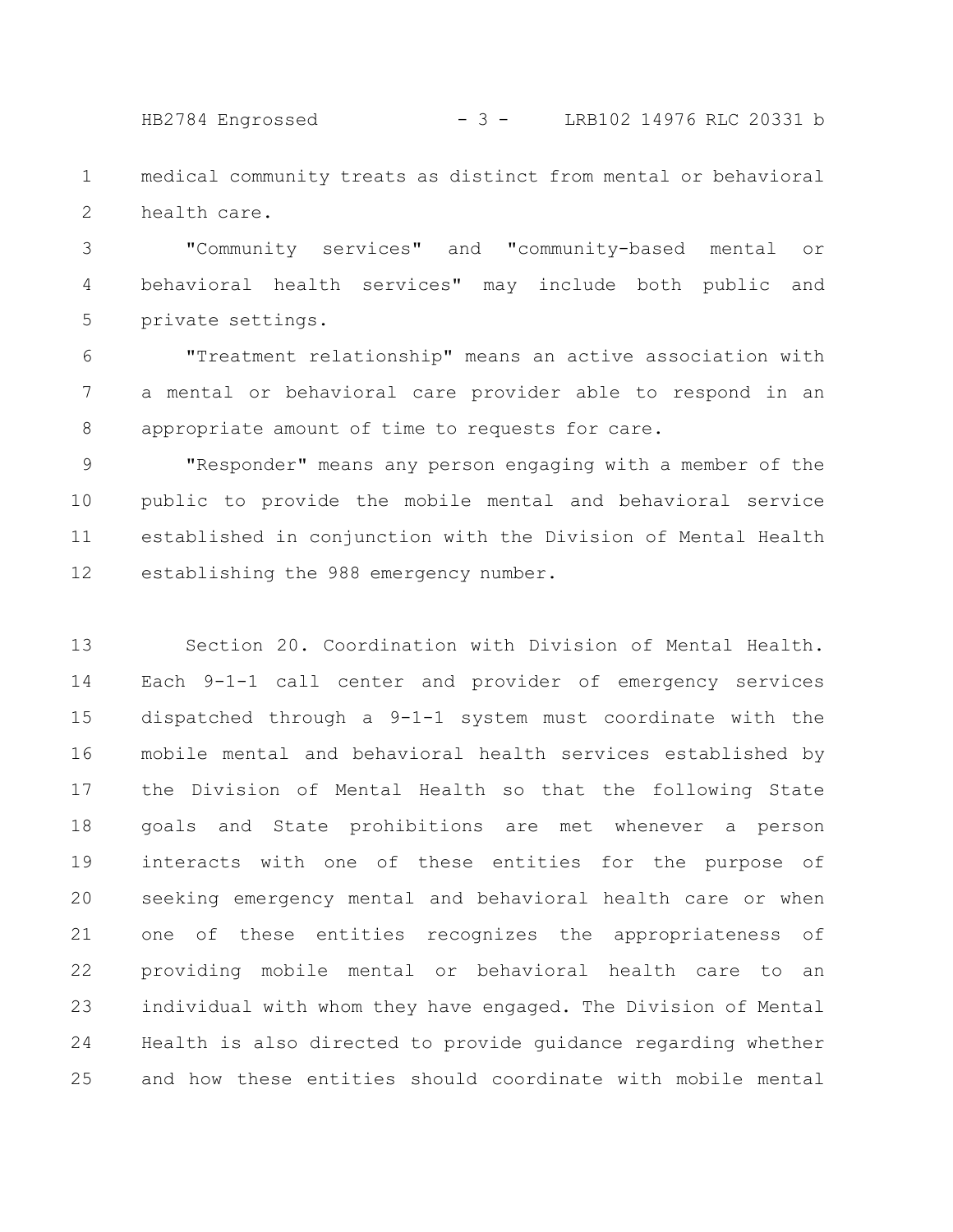HB2784 Engrossed - 4 - LRB102 14976 RLC 20331 b

and behavioral health services when responding to individuals who appear to be in a mental or behavioral health emergency while engaged in conduct alleged to constitute a non-violent misdemeanor. 1 2 3 4

Section 25. State goals. 5

(a) 9-1-1 call centers, emergency services dispatched through 9-1-1 call centers, and the mobile mental and behavioral health service established by the Division of Mental Health must coordinate their services so that the following State goals are achieved. 6 7 8 9 10

(b) Appropriate mobile response service for mental and behavioral health emergencies will be available regardless of whether the initial contact was with 988, 911 or directly with an emergency service dispatched through 9-1-1. Appropriate mobile response services must: 11 12 13 14 15

(1) Ensure that individuals experiencing mental or behavioral health crises are diverted from hospitalization or incarceration whenever possible, and are instead linked with available appropriate community services. 16 17 18 19

(2) Include the option of on-site care if that type of care is appropriate and does not override the care decisions of the individual receiving care. Providing care in the community, through methods like mobile crisis units, is encouraged. If effective care is provided on site, and if it is consistent with the care decisions of 20 21 22 23 24 25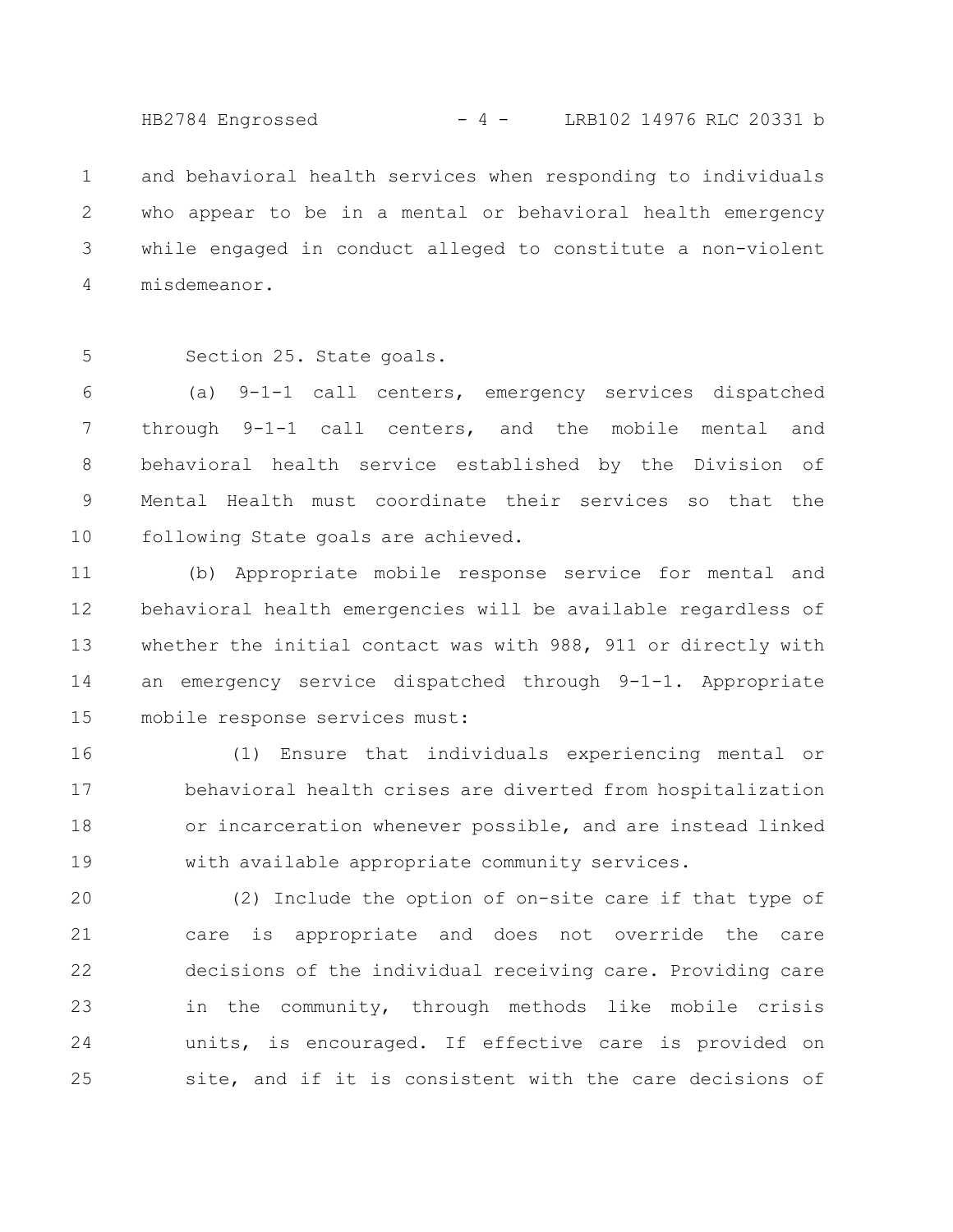HB2784 Engrossed - 5 - LRB102 14976 RLC 20331 b

1 2 the individual receiving the care, further transportation to other medical providers is not required by this Act.

(3) Recommend appropriate referrals for available community services if the individual receiving on-site care is not already in a treatment relationship with a service provider or is unsatisfied with their current service providers. Such referrals shall take into consideration waiting lists and copayments, which may present barriers to access. 3 4 5 6 7 8 9

(4) Be subject to the care decisions of the individual receiving care, provide transportation for any individual experiencing a mental or behavioral health emergency. Transportation shall be to the most integrated and least restrictive setting appropriate in the community, such as to the individual's home or chosen location, community crisis respite centers, clinic settings, behavioral health centers, or the offices of particular medical care providers with existing treatment relationships to the individual seeking care. 10 11 12 13 14 15 16 17 18 19

(5) Prioritize requests for emergency assistance. Provide guidance for prioritizing calls for assistance and maximum response time in relation to the type of emergency reported. 20 21 22 23

(6) Provide appropriate response times. From the time of first notification, provide the response within response time appropriate to the care requirements of the 24 25 26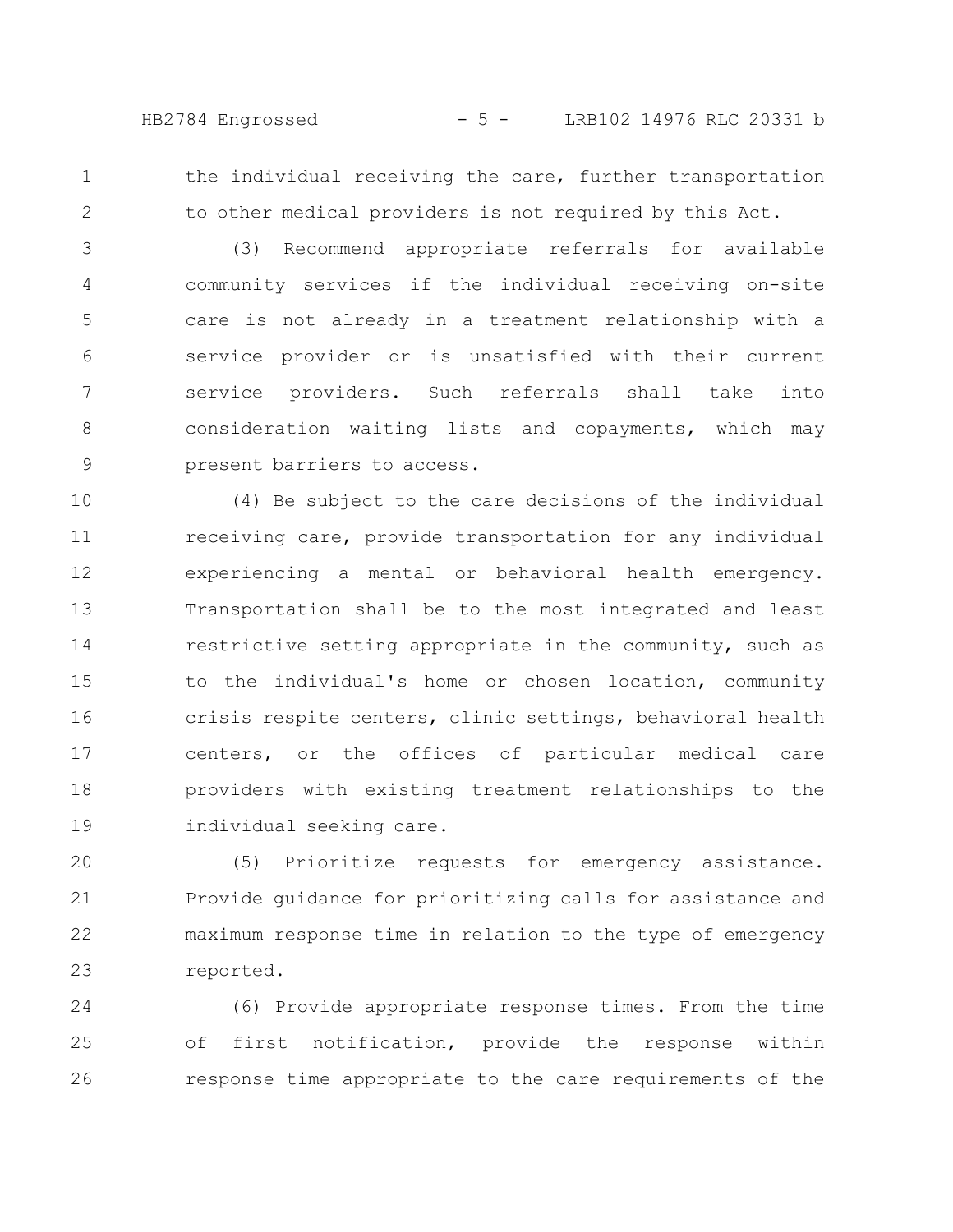HB2784 Engrossed - 6 - LRB102 14976 RLC 20331 b

individual with an emergency. 1

6

(7) Require appropriate responder training. Responders must have adequate training to address the needs of individuals experiencing a mental or behavioral health emergency. Adequate training at least includes: 2 3 4 5

(A) training in de-escalation techniques;

(B) knowledge of local community services and supports; and 7 8

(C) training in respectful interaction with people experiencing mental or behavioral health crises, including the concepts of stigma and respectful language. 9 10 11 12

(8) Require Training from Individuals with Lived Experience. Training shall be provided by individuals with lived experience to the extent available. 13 14 15

(9) Adopt guidelines directing referral to restrictive care settings. Responders must have guidelines to follow when considering whether to refer an individual to more restrictive forms of care, like emergency room or hospital settings. 16 17 18 19 20

(10) Specify regional best practices. Responders providing these services must do so consistently with best practices, which include respecting the care choices of the individuals receiving assistance. 21 22 23 24

(11) Adopt system for directing care in advance of an emergency. Select and publicly identify a system that 25 26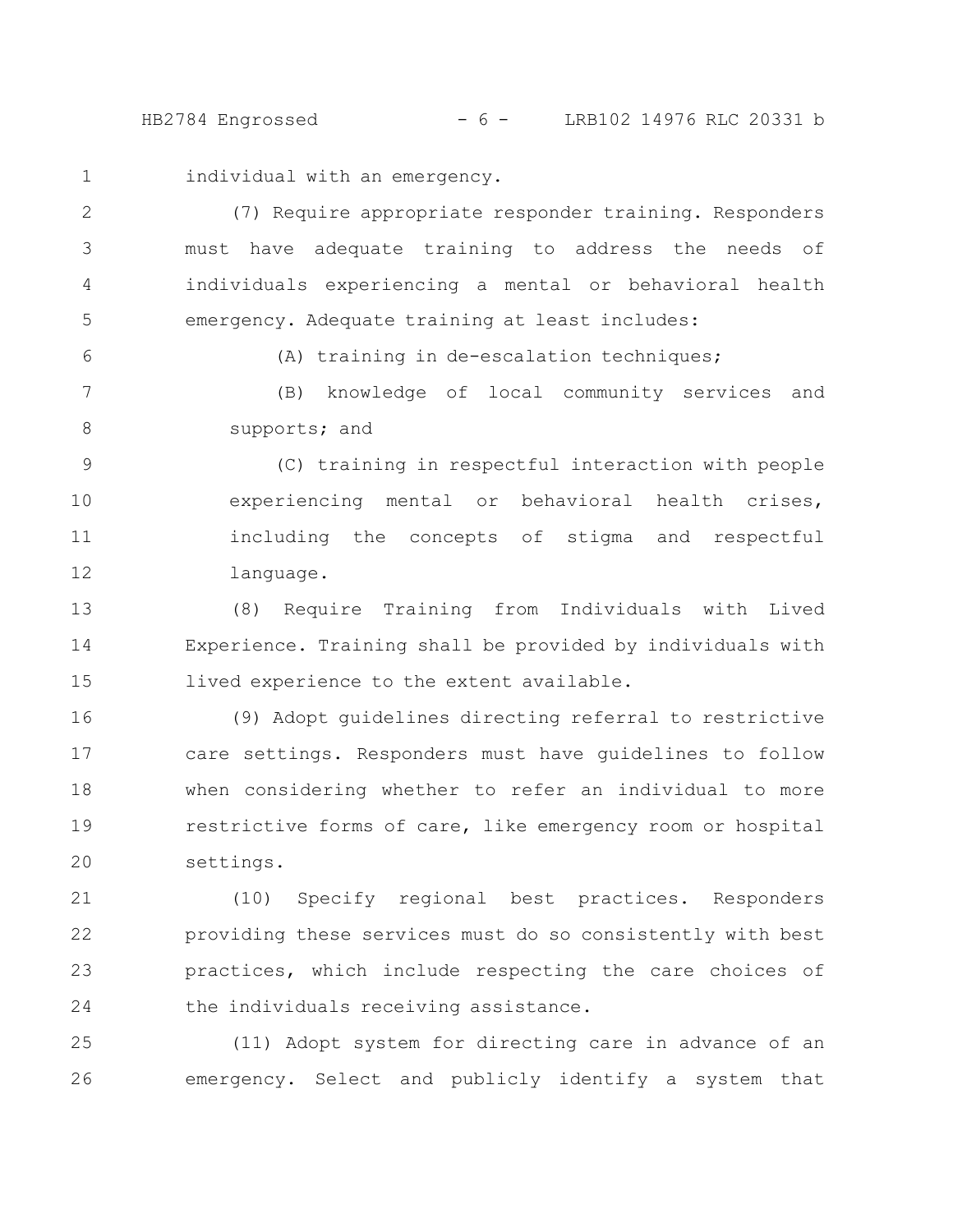HB2784 Engrossed - 7 - LRB102 14976 RLC 20331 b

allows individuals who voluntarily chose to do so to provide confidential advanced care directions to individuals providing services under this Act. No system for providing advanced care direction may be implemented unless the Division of Mental Health approves it as confidential, available to individuals at all economic levels, and non-stigmatizing. The Division of Mental Health may defer this requirement for providing a system for advanced care direction if it determines that no existing systems can currently meet these requirements. 1 2 3 4 5 6 7 8 9 10

(12) Train dispatching staff. The personnel staffing 911, 311, or other emergency response intake systems must be provided with adequate training to assess whether dispatching emergency mental health responders under this Act is appropriate. 11 12 13 14 15

(13) Establish protocol for emergency responder coordination. Establish a protocol for Responders, law enforcement, and fire and ambulance services to request assistance from each other, and train these groups on the protocol. 16 17 18 19 20

(14) Integrate law enforcement. Provide for law enforcement to request Responder assistance whenever law enforcement engages an individual appropriate for services under this Act. If law enforcement would typically request EMS assistance when it encounters an individual with a physical health emergency, law enforcement shall similarly 21 22 23 24 25 26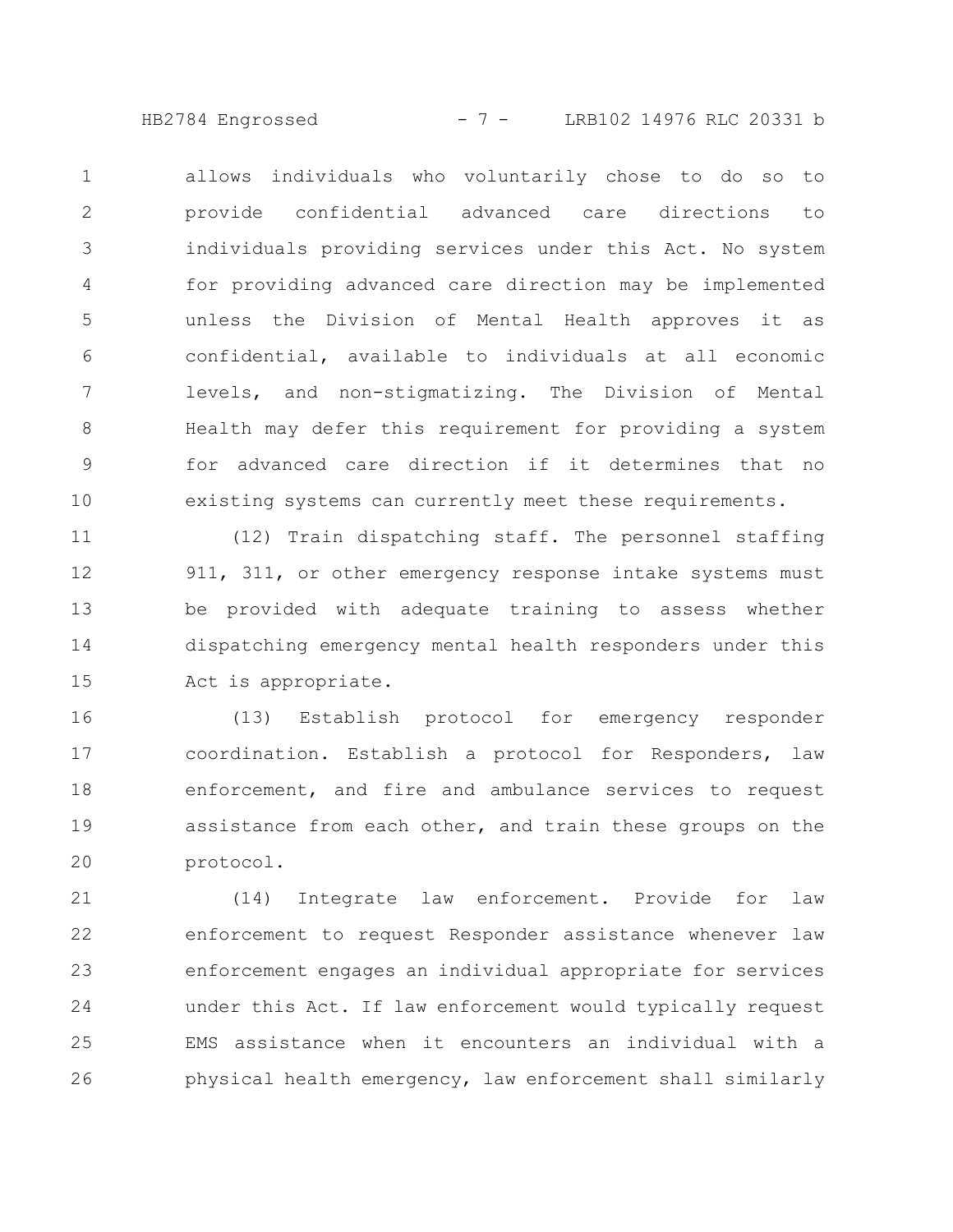HB2784 Engrossed - 8 - LRB102 14976 RLC 20331 b

dispatch mental or behavioral health personnel or medical transportation when it encounters an individual in a mental or behavioral health emergency. 1 2 3

Section 30. State prohibitions. 9-1-1 call centers, emergency services dispatched through 9-1-1 call centers, and the mobile mental and behavioral health service established by the Division of Mental Health must coordinate their services so that the following State prohibitions are avoided: 4 5 6 7 8

(1) Law enforcement responsibility for providing mental and behavioral health care. In any area where responders are available for dispatch, law enforcement shall not be dispatched to respond to an individual requiring mental or behavioral health care unless that individual is (i) involved in a suspected violation of the criminal laws of this State, or (ii) presents a threat of physical injury to self or others. 9 10 11 12 13 14 15

(A) Standing on its own or in combination with each other, the fact that an individual is experiencing a mental or behavioral health emergency, or has a mental health, behavioral health, or other diagnosis, is not sufficient to justify an assessment that the individual is a threat of physical injury to self or others, or requires a law enforcement response to a request for emergency response or medical transportation. 16 17 18 19 20 21 22 23

(B) If, based on its assessment of the threat to public safety, law enforcement would not accompany medical 24 25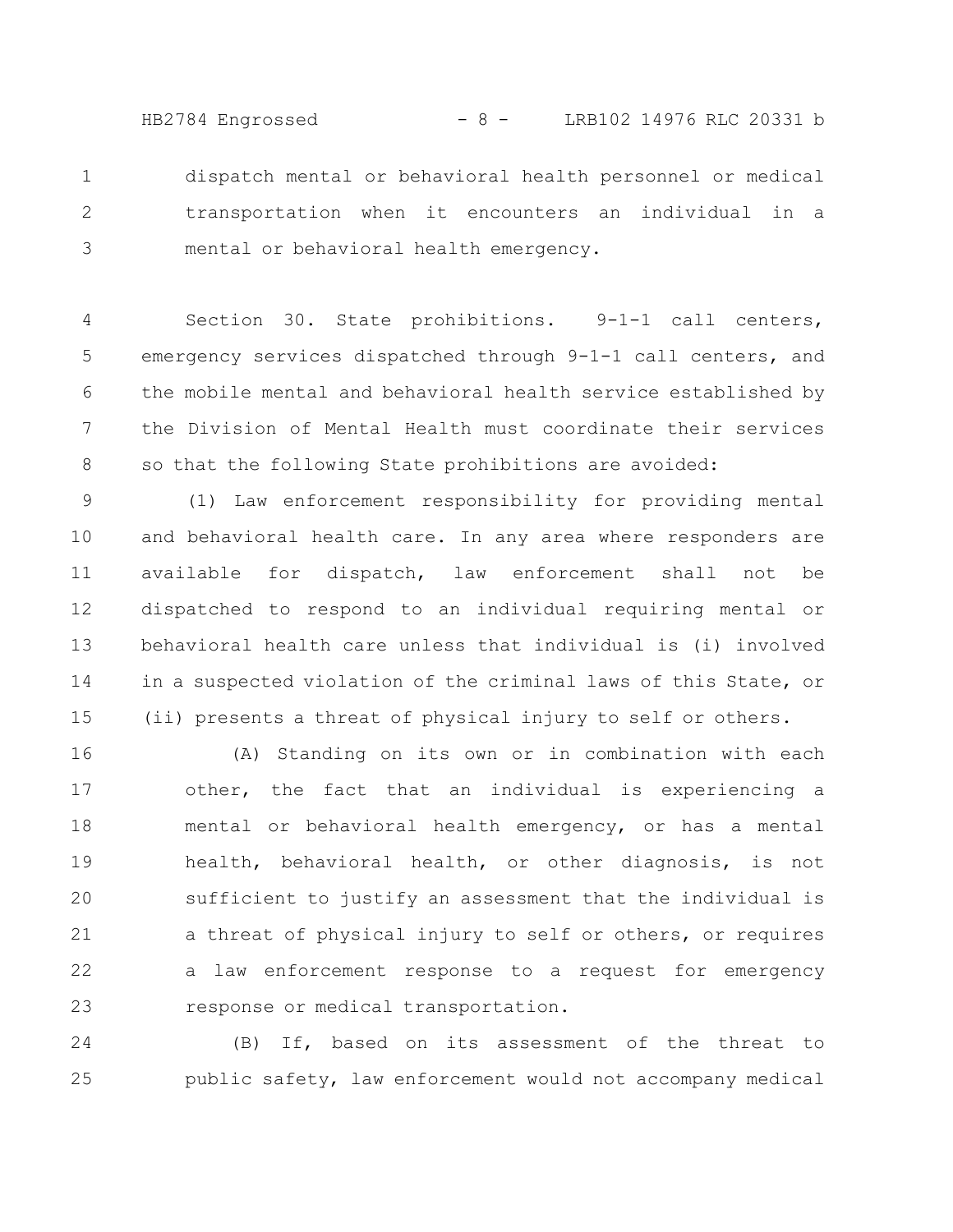HB2784 Engrossed - 9 - LRB102 14976 RLC 20331 b

transportation responding to a physical health emergency, law enforcement may not accompany emergency response or medical transportation personnel responding to a mental or behavioral health emergency that presents an equivalent level of threat to self or public safety. 1 2 3 4 5

(C) Without regard to an assessment of threat to self or threat to public safety, law enforcement may station personnel so that they can rapidly respond to requests for assistance from responders if law enforcement does not interfere with the provision of emergency response or transportation services. To the extent practical, not interfering with services includes remaining sufficiently distant from or out of sight of the individual receiving care so that law enforcement presence is unlikely to escalate the emergency. 6 7 8 9 10 11 12 13 14 15

(2) Responder involvement in involuntary commitment. In order to maintain the appropriate care relationship, responders shall not in any way assist in the involuntary commitment of an individual beyond (i) reporting to their dispatching entity or to law enforcement that they believe the situation requires assistance the responders are not permitted to provide under this section; (ii) providing witness statements; and (iii) fulfilling reporting requirements the responders may have under their professional ethical obligations or laws of this State. This prohibition shall not interfere with any responder's ability to provide physical or 16 17 18 19 20 21 22 23 24 25 26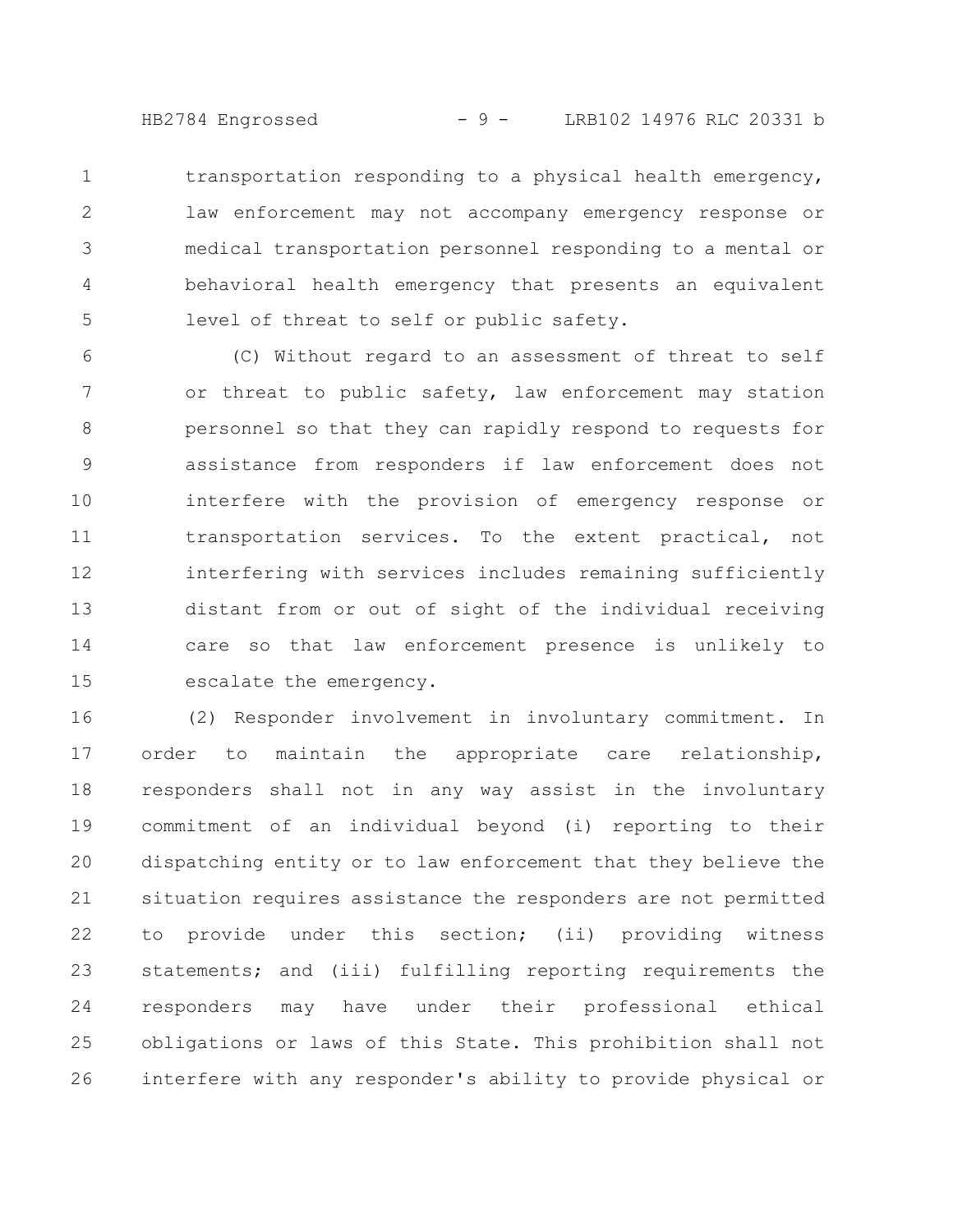HB2784 Engrossed - 10 - LRB102 14976 RLC 20331 b

mental health care. 1

(3) Use of law enforcement for transportation. In any area where responders are available for dispatch, law enforcement shall not be used to provide transportation to access mental or behavioral health care, or travel between mental or behavioral health care providers, except where no alternative is available. 2 3 4 5 6 7

(4) Reduction of educational institution obligations: The services coordinated under this Act may not be used to replace any service an educational institution is required to provide to a student. It shall not substitute for appropriate special education and related services that schools are required to provide by any law. 8 9 10 11 12 13

Section 35. Non-violent misdemeanors. The Division of Mental Health's Guidance for 9-1-1 call centers and emergency services dispatched through 9-1-1 call centers for coordinating the response to individuals who appear to be in a mental or behavioral health emergency while engaging in conduct alleged to constitute a non-violent misdemeanor shall promote the following: 14 15 16 17 18 19 20

(1) Prioritization of Health Care. To the greatest extent practicable, community-based mental or behavioral health services should be provided before addressing law enforcement objectives. 21 22 23 24

25

(2) Diversion from Further Criminal Justice Involvement.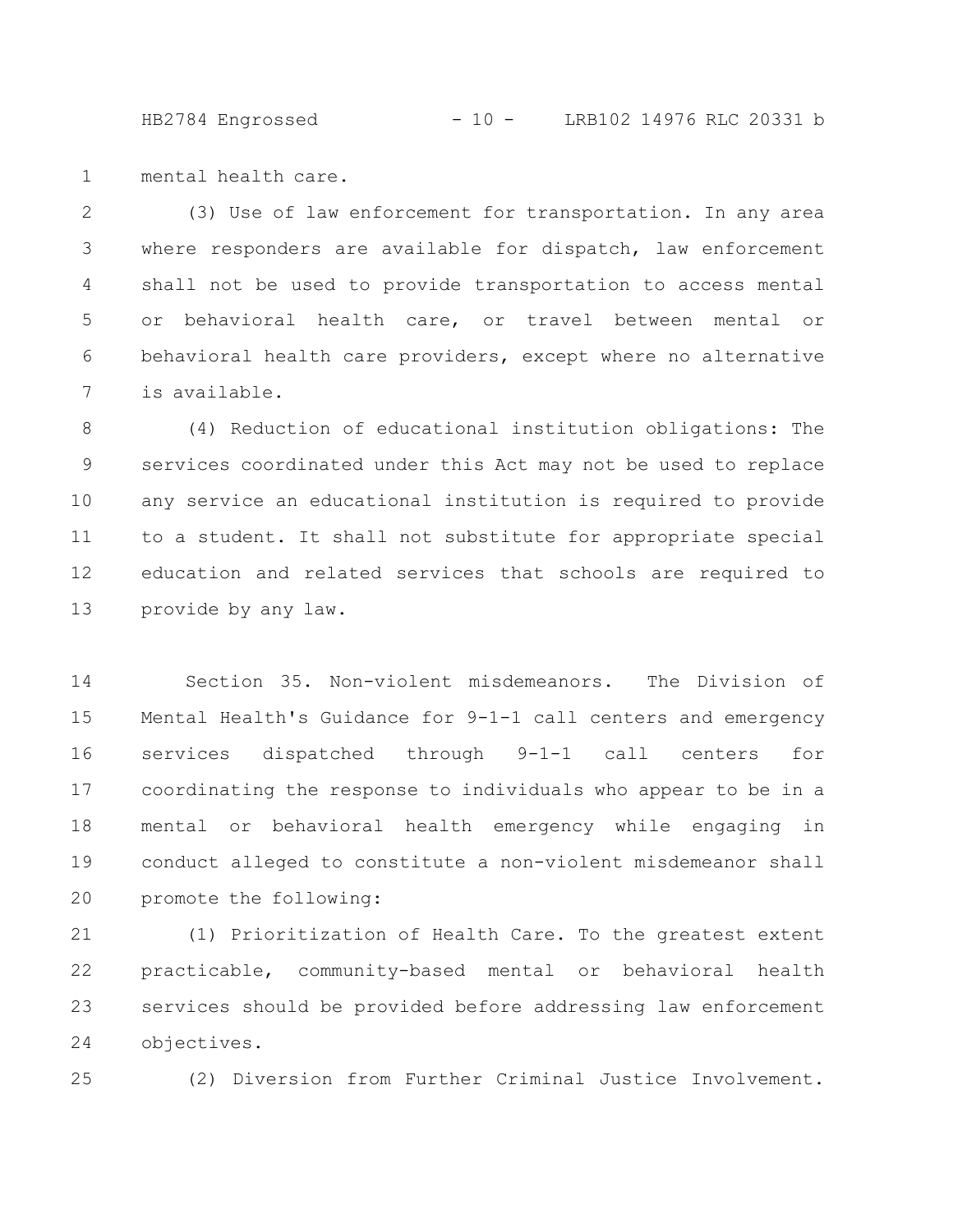HB2784 Engrossed - 11 - LRB102 14976 RLC 20331 b

To the greatest extent practicable, individuals should be referred to health care services with the potential to reduce the likelihood of further law enforcement engagement. 1 2 3

Section 40. Regional Advisory Committees. The Division of Mental Health shall establish regional advisory committees in each EMS Region to advise on emergency response systems for mental and behavioral health. Each Regional Advisory Committee shall consist of representatives of the: EMS Medical Directors Committee, as constituted under the Emergency Medical Services (EMS) Systems Act, or other similar committee serving the medical needs of the jurisdiction; representatives of law enforcement officials with jurisdiction in the Emergency Medical Services (EMS) Regions; representatives of the unions representing EMS or emergency mental and behavioral health responders, or both; and advocates from the mental health, behavioral health, intellectual disability, and developmental disability communities. The majority of advocates on the Emergency Response Equity Committee must either be individuals with a lived experience of a condition commonly regarded as a mental health or behavioral health disability, developmental disability, or intellectual disability, or be from organizations primarily composed of such individuals. The members of the Committee shall also reflect the racial demographics of the jurisdiction served. Subject to the oversight of the Illinois Department of Human Services 4 5 6 7 8 9 10 11 12 13 14 15 16 17 18 19 20 21 22 23 24 25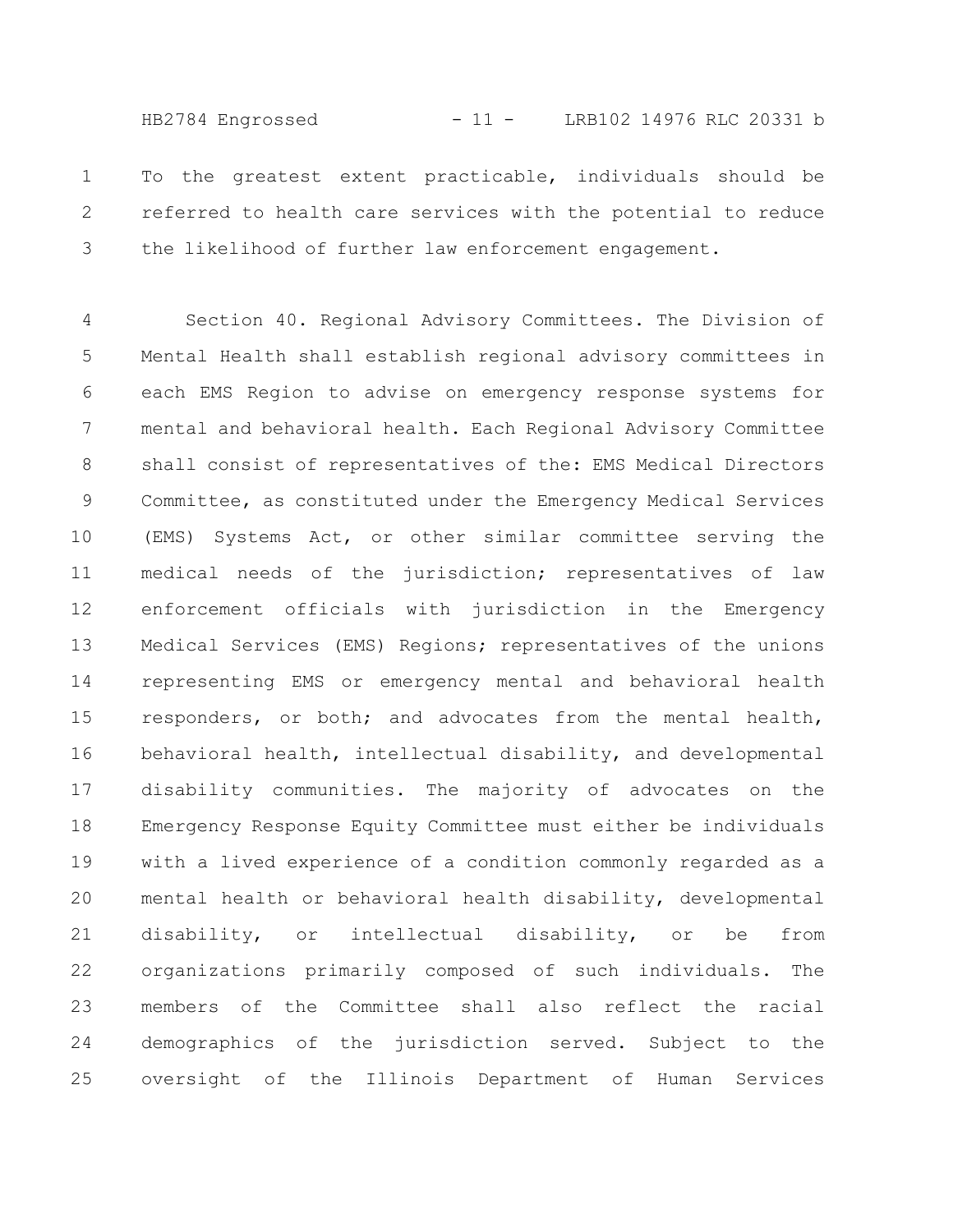HB2784 Engrossed - 12 - LRB102 14976 RLC 20331 b

Division of Mental Health, the EMS Medical Directors Committee is responsible for convening the meetings of the committee. Interested units of local government may also have representatives on the committee subject to approval by the Division of Mental Health, and so long as this participation is structured in such a way that it does not reduce the influence of the advocates on the committee. 1 2 3 4 5 6 7

Section 45. Scope. This Act applies to persons of all ages, both children and adults. This Act does not limit an individual's right to control his or her own medical care. No provision of this Act shall be interpreted in such a way as to limit an individual's right to choose his or her preferred course of care or to reject care. No provision of this Act shall be interpreted to promote or provide justification for the use of restraints when providing mental or behavioral health care. 8 9 10 11 12 13 14 15 16

Each 9-1-1 call center and emergency service dispatched through a 9-1-1 call center must begin coordinating their activities with the mobile mental and behavioral health services established by the Division of Mental Health once the mobile mental and behavioral health service is available in their jurisdiction. 17 18 19 20 21 22

Section 105. The Emergency Telephone System Act is amended by changing Section 4 as follows: 23 24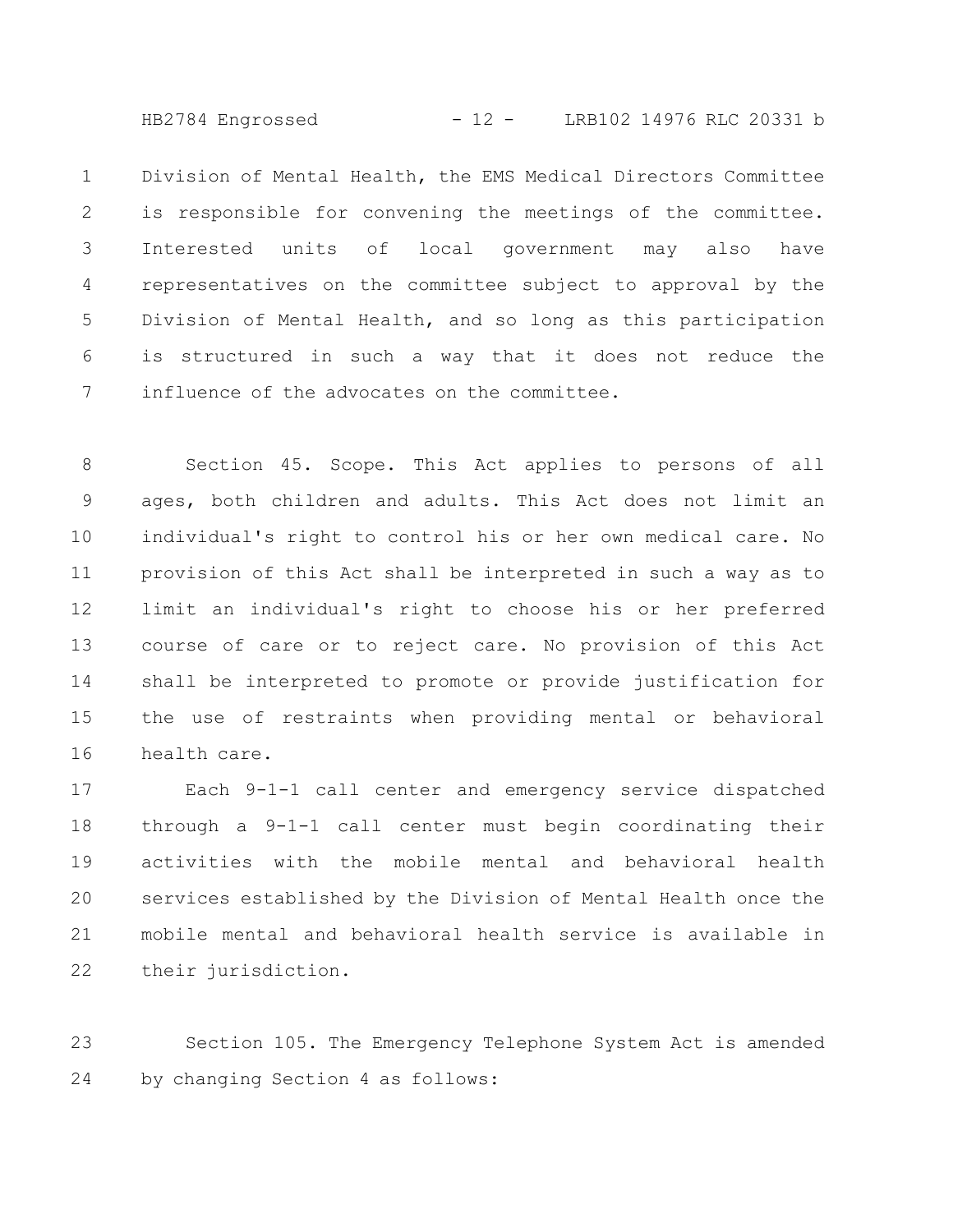(50 ILCS 750/4) (from Ch. 134, par. 34) (Section scheduled to be repealed on December 31, 2021) Sec. 4. 9-1-1 system; services; maintenance of records. (a) Every system shall include police, firefighting, and emergency medical and ambulance services, and may include other emergency services. The system may incorporate private ambulance service. In those areas in which a public safety agency of the State provides such emergency services, the system shall include such public safety agencies. Every system shall dispatch emergency response services for individuals requiring mental or behavioral health care in compliance with the requirements of the Community Emergency Services and Support Act. (b) Every 9-1-1 Authority shall maintain records of the numbers of calls received, the type of service the caller requested, and the type of service dispatched in response to each call. For emergency medical and ambulance services, the records shall indicate whether physical, mental, or behavioral health response or transportation were requested, and what type of response or transportation was dispatched. When a mental or behavioral health response is requested at a primary, secondary, or post-secondary educational institution, the 9-1-1 Authority shall record which type of educational institution was involved. Broken down geographically by police district, every 9-1-1 Authority shall create aggregated, 1 2 3 4 5 6 7 8 9 10 11 12 13 14 15 16 17 18 19 20 21 22 23 24 25